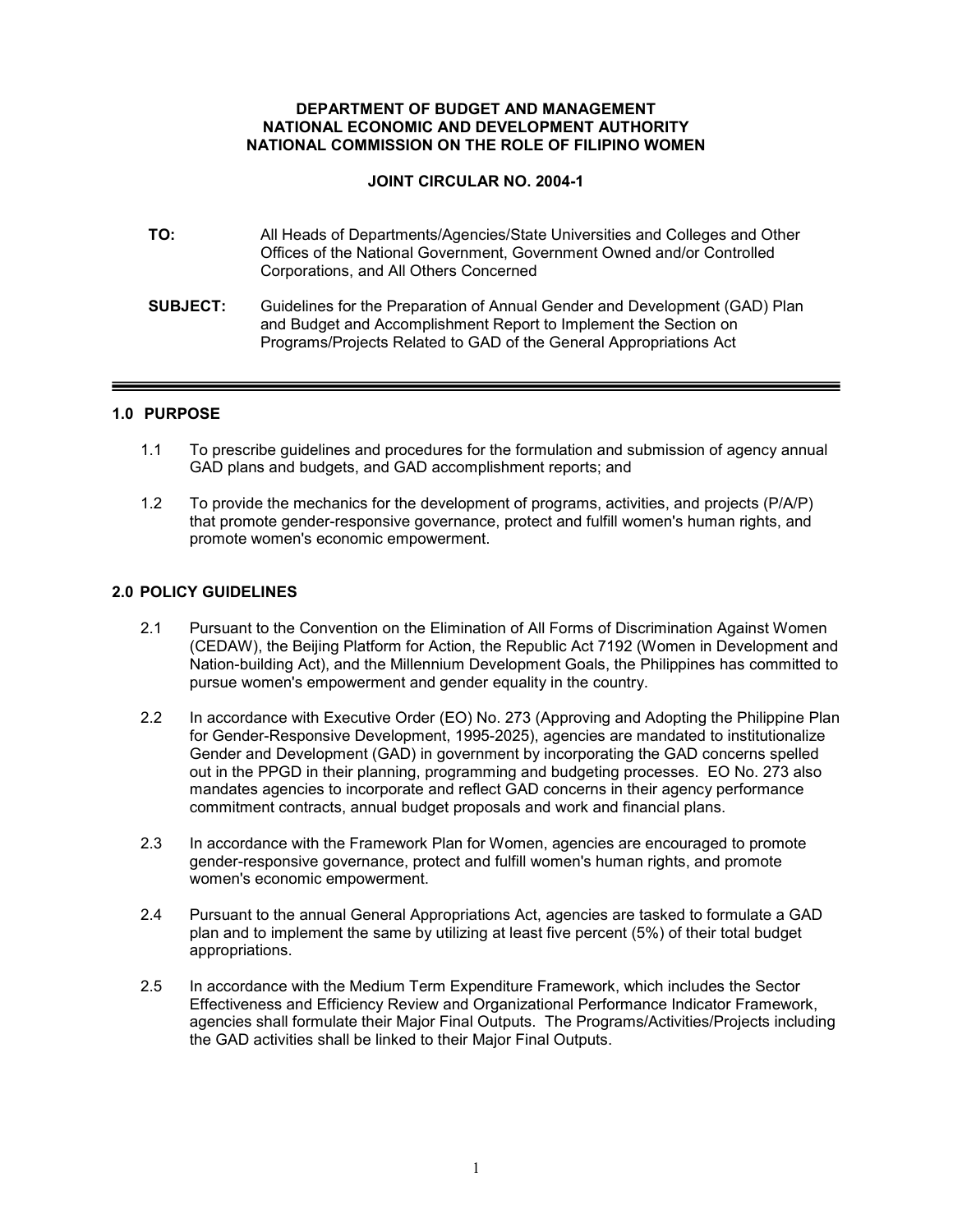# **3.0 DEFINITION OF TERMS**

For purposes of this circular, the following terms shall mean:

- 3.1 Gender and Development (GAD) Concepts and Principles
	- a. Gender and Development (GAD) -- is a development perspective that recognizes the unequal status and situation of women and men in society. Women and men have different development needs and interests as a result of said inequality, which is institutionalized and perpetuated by cultural, social, economic and political norms, systems and structures.

As a development approach, GAD seeks to equalize the status and condition of and relations between women and men by influencing the processes and outputs of policymaking, planning, budgeting, implementation, and monitoring and evaluation so that they would deliberately address the gender issues and concerns affecting the full development of women.

- b. Gender Equality -- means that women and men enjoy the same status and conditions and have equal opportunity to realize their potentials and to contribute to social, political, economic and cultural development.
- c. Gender Equity -- means giving more opportunities to those who have less and those who are historically and socially disadvantaged based on their needs for them to operate on a level playing field.

Focusing on the needs of women does not mean discriminating against men or putting them at a disadvantage. The United Nations Convention on the Elimination of All Forms of Discrimination Against Women (UN-CEDAW) recognizes the need to remove the biases against and provide special attention to women through **affirmative action**. It is a temporary measure that will be discontinued when the objectives of equality of opportunity and treatment have been achieved.

d. Gender Equality and Women's Empowerment Framework (GEWEF)-- Gender equality and women's empowerment are attained through an interconnected cycle of strategies and interventions progressing along five levels: welfare, access, conscientization (consciousness-raising), participation, and control.

Programs, projects and activities are assessed using all five levels as parameters. As well, programs, projects and activities are redesigned to address the welfare, access, conscientization, participation and control levels for them to truly advance gender equality and women's empowerment*.*

e. Gender Mainstreaming -- is the Philippine government's strategy for making agencies work for women's empowerment and gender equality. It is the process of analyzing existing development paradigms, practices and goals; assessing the implications for women and men of existing and planned actions in legislation, policies, programs, projects and institutional mechanisms; and transforming existing social and gender relations by consciously integrating gender concerns in development goals, structures, systems, processes, policies, programs and projects.

At the agency level, gender mainstreaming means raising people's GAD awareness and building GAD-related capabilities; putting in place policies, structures, systems, and mechanisms that would facilitate and institutionalize the pursuit of gender equality and

women's empowerment; applying GAD-related skills and tools to develop programs, activities and projects addressing gender issues; continuously implementing, monitoring, evaluating and enhancing the agency's gender mainstreaming and women's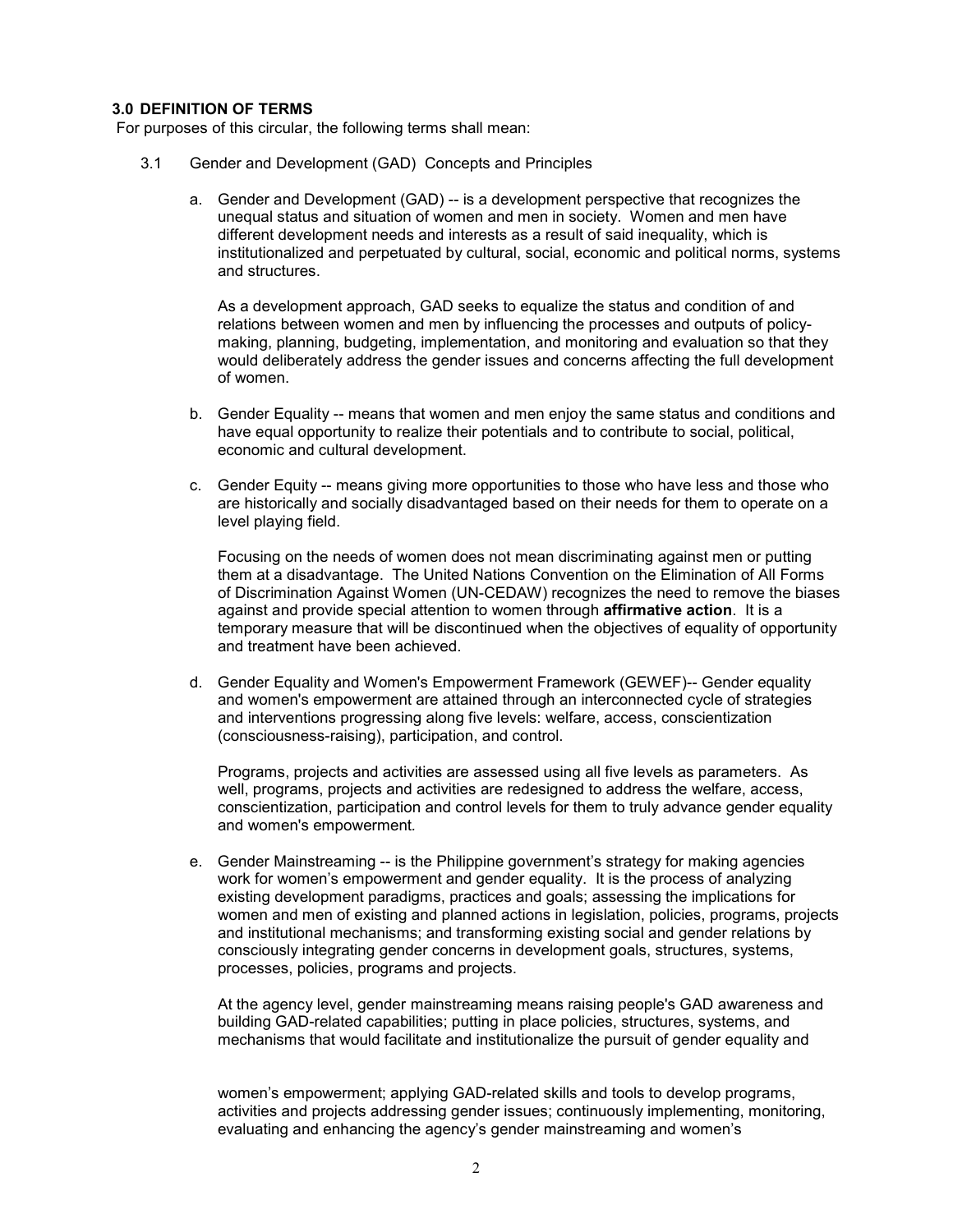empowerment efforts; and incorporating GAD in all aspects of the agency's operations.

- f. Women's Empowerment -- is a goal of and an essential process for women's advancement. It is the process and condition by which women mobilize to understand, identify and overcome gender discrimination and achieve equality. Women become agents of development, and not just beneficiaries. This kind of participation in development enables them to make decisions based on their own views and perspectives. To empower women, access to information, training, technology, market, and credit is necessary.
- 3.2 GAD Planning and Budgeting Concepts
	- a. Agency -- refers to any of the various units of the government at the national and subnational levels, including a department, bureau, office, state university and college, school, instrumentality, or government owned and/or controlled corporations.
	- b. Agency head -- refers to the top or highest official of an agency.
	- c. Annual GAD budget -- the cost of implementing the annual GAD plan, which may include agency P/A/Ps designed to address gender issues and promote women's empowerment and gender equality.
	- d. Gender Analysis -- a systematic way of analyzing and comparing (a) the differential perspectives, roles, needs and interests of women and men in a project area or institution; (b) the relations between women and men pertaining to their access to, and control over resources, benefits and decision-making processes; (c) the potential differential impact of program or project interventions on women and men, girls and boys; (d) social and cultural constraints, opportunities, and entry points for reducing gender inequalities and promoting more equal relations between women and men; among others. (CIDA, 1999)
	- e. GAD Focal Point -- is the group of people within the agency tasked to catalyze and facilitate the institutionalization of gender mainstreaming and women's empowerment within the agency. While it is clearly the agency who is responsible for implementing programs, activities and projects addressing gender issues, it is the GAD Focal Point who advocates for, coordinates, guides and monitors the development and implementation of the agency's GAD plan and GAD-related programs, activities and projects.

The GAD Focal Point is created through a policy directive made by the head of agency. The GAD Focal Points of agencies meet through the GAD Assemblies organized by the National Commission on the Role of Filipino Women to share their experiences and their agencies' useful practices on gender mainstreaming.

f. Gender Issues -- are problems and concerns that arise from the unequal status of women and men including the differential characteristics, roles and expectations attributed by society to women and men. These societal expectations and perceptions, which are reflected in and perpetuated by laws, policies, procedures, systems, programs, projects and activities of government, could impede women's full development and their participation in and equal enjoyment of the fruits of development.

Common gender issues are political subordination, economic marginalization, disempowerment, discrimination, stereotyping, multiple burden, violence against women and personal dehumanization.

g. GAD Plan and Budget -- is a systematically designed set of programs, projects and activities with corresponding budget carried out by agencies over a given period of time to address the gender issues and concerns in their respective sectors and constituents. It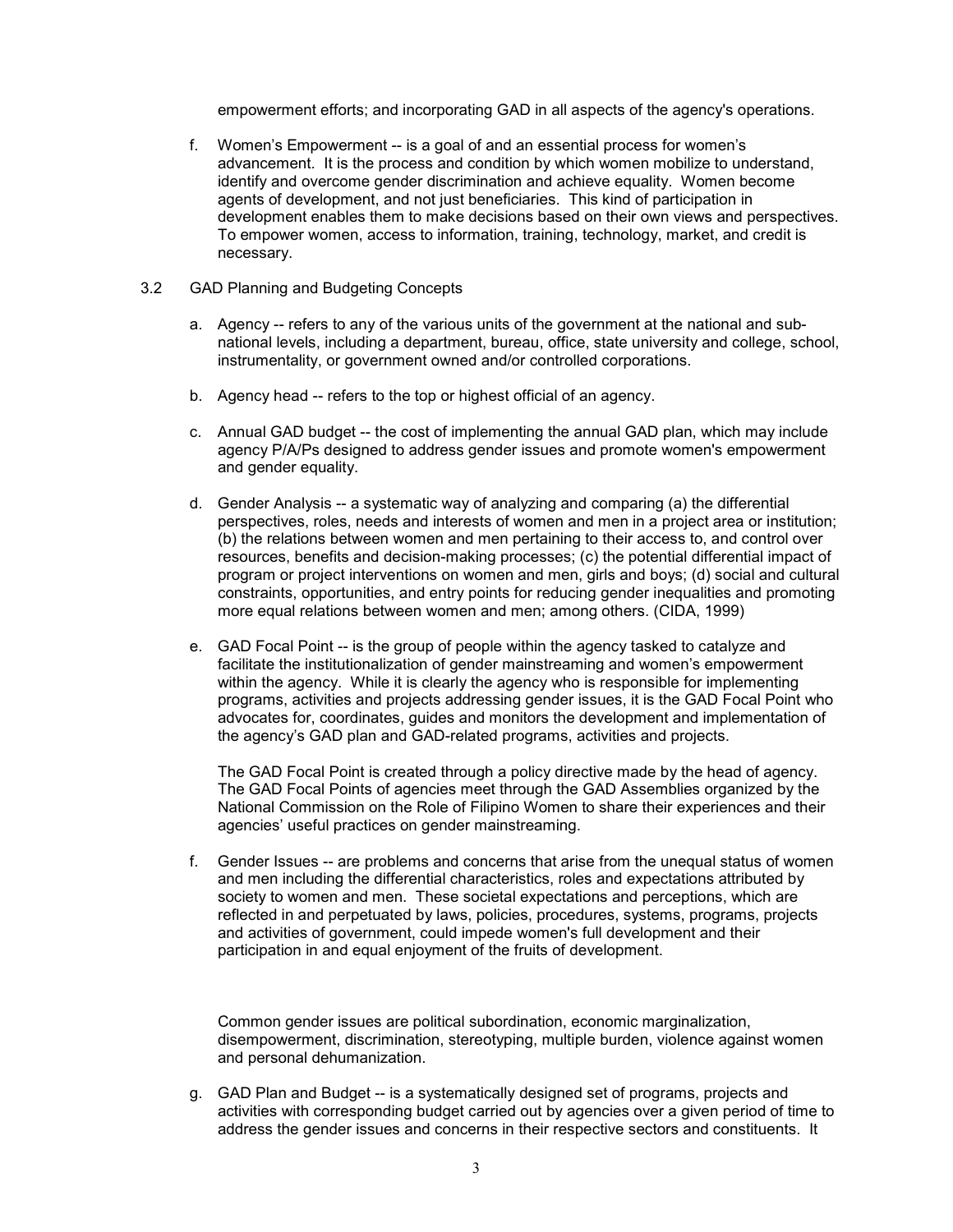systematizes an agency's approach to gender mainstreaming and women's empowerment.

- h. Identified GAD Activity -- refers to the specific activities in the agency's regular P/A/P(s) which address the gender issues of its clients and/or organization. Said activities may have any of the following approaches: women-focused (WID), gender-oriented (GAD) and mainstreaming. WID focuses on women and does not consider the status of women in relation to men. It is inadequate as an overall approach, although special projects for women addressing their basic needs in their reproductive roles are important. GAD compares women and men to identifying diffferentials in access, participation and benefits and focuses on the gender relations that generate such differences. Mainstreaming focuses on developing institutional mechanisms and strategies to effectively implement a gender-oriented approach in all areas of the mainstream.
- i. Program, Activity and Project ( $P/A/P$ ) -- refers to the existing  $P/A/P(s)$  implemented by the agency to pursue its mandated functions.

## 3.3 GAD Policies

- a. Framework Plan for Women -- is a time slice of the PPGD and shall serve as a guide for agencies in the formulation of their respective GAD plans and budgets. Its three priority thrusts are: (1) promotion of gender-responsive governance; (2) protection and fulfillment of women's human rights; and (3) promotion of women's economic empowerment.
- b. Philippine Plan for Gender-Responsive Development (PPGD), 1995-2025 -- is the Philippine government's 30-year perspective plan to pursue full equality and development for women and men, in compliance with R.A. 7192 and the constitutional provision on gender equality (Article II, Section 14). It spells out the goals and issues of various sectors on gender and sets forth policies, strategies and programs to be addressed and implemented
- 3.4 Government Planning and Budgeting Process
	- a. Agency Performance Review (APR) -- A semestral performance evaluation conducted by DBM of the agency's physical, financial and income accomplishments based on the agency's major final outputs, covering performance targets by quarter versus physical reports of operations, quarterly financial performance versus available obligational authority, and estimate of monthly income versus quarterly report of actual income, with the objective of evaluating the agency's overall resource use efficiency and effectiveness in pursuing specific development program and priorities.
	- b. Medium Term Expenditure Framework (MTEF) a tool under the Public Expenditure Management Program for determining the available resources and allocating these resources in line with government priorities; covers a three-year forecast of agency baseline and proposed new and approved programs, which will be automatically rolled

over into budgetary allocations on an annual basis toward providing agency predictability in planning and programming.

- c. Organizational Performance Indicator Framework (OPIF) -- a whole-of-government strategic policy and expenditure framework within which agency performance, focused on outputs and outcomes, is measured using performance indicators to help improve resource/budget allocation.
- d. Oversight Agency (OA) -- a department of agency at the national and sub-national levels which acts as overseer of the effective and efficient application of policies and guidelines covering the planning, programming and budgeting system or the implementation of a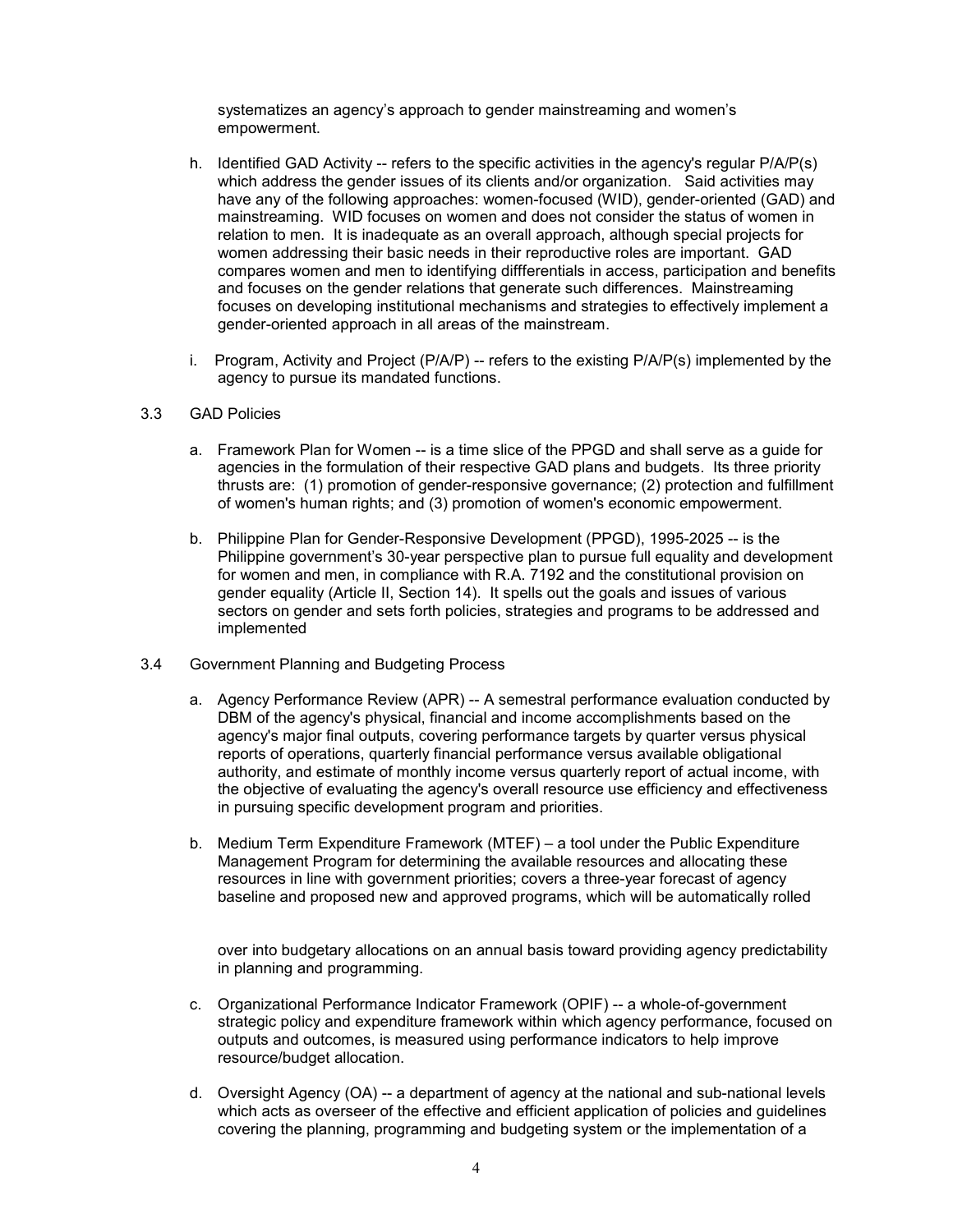sectoral program.

- e. Public Expenditure Management (PEM) an outcome-oriented public sector resource allocation system that prioritizes spending and provides reasonable assurance expenditures which are financially sustainable in the medium term.
- f. Sectoral Effectiveness and Efficiency Review (SEER) -- a tool/process by which strategic priorities are determined and updated over the medium term, establishing thereby the link between planning and budgeting in the context of a Medium Term Expenditure Framework.

# **4.0 GENERAL GUIDELINES**

4.1 Agencies shall formulate their annual GAD plans and budgets within the context of their mandate and overall plans and programs. The annual GAD plan and budget shall be geared towards the achievement of the desired outcomes and goals as identified in the Framework Plan for Women. The Philippine Plan for Gender-Responsive Development (PPGD), the Beijing Platform for Action (BPA) and the Convention on the Elimination of All Forms of Discrimination Against Women (CEDAW) shall serve as key documents to guide the preparation of the agency annual GAD plan and budget.

Oversight agencies such as the Department of Budget and Management, National Economic and Development Authority, Department of the Interior and Local Government, Civil Service Commission, and Commission on Audit shall prepare their GAD plans and budgets in accordance with their roles in ensuring that government agencies undertake gender mainstreaming which are identified in the Framework Plan for Women, among others.

- 4.2 The development of agency GAD activities shall proceed from a review of sex-disaggregated data, the conduct of a gender analysis of major programs and the conduct of consultation/s with women's groups or groups concerning GAD.
- 4.3 The conduct of massive information, education and communication campaigns on the gender issue/s being addressed by the agency and on corresponding agency programs, activities, and projects shall be given priority in terms of budget allocation.
- 4.4 GAD planning and budgeting shall be observed annually and incorporated in all programming and budgeting exercises of agencies. The GAD activities in the GAD plan and budget must be included in the agency budget proposal in accordance with the budget call. Agencies shall ensure that the cost of implementing the GAD activities is part of their approved budget. At least five percent (5%) of the total agency budget appropriations as authorized under the annual General Appropriations Act, shall correspond to activities supporting GAD. Agency

heads shall be responsible for ensuring that GAD activities are provided with adequate resources.

- 4.5 Agencies may propose a reformulation of existing P/A/P(s) to encompass new P/A/P(s) to address the gender issues that the existing  $P/A/P(s)$  are unable to address. Agencies shall ensure that these reformulated P/A/P(s) are budgeted for and implemented.
- 4.6 Department/agency heads shall ensure the implementation of the annual GAD plan and the utilization of the GAD budget of the agency including its attached bureaus and offices both at the national and the sub-national levels.
- 4.7 The implementation of the agency GAD plan and budget and GAD activities shall be integrated into the existing monitoring and evaluation system of the agency that has been adjusted for gender-responsiveness.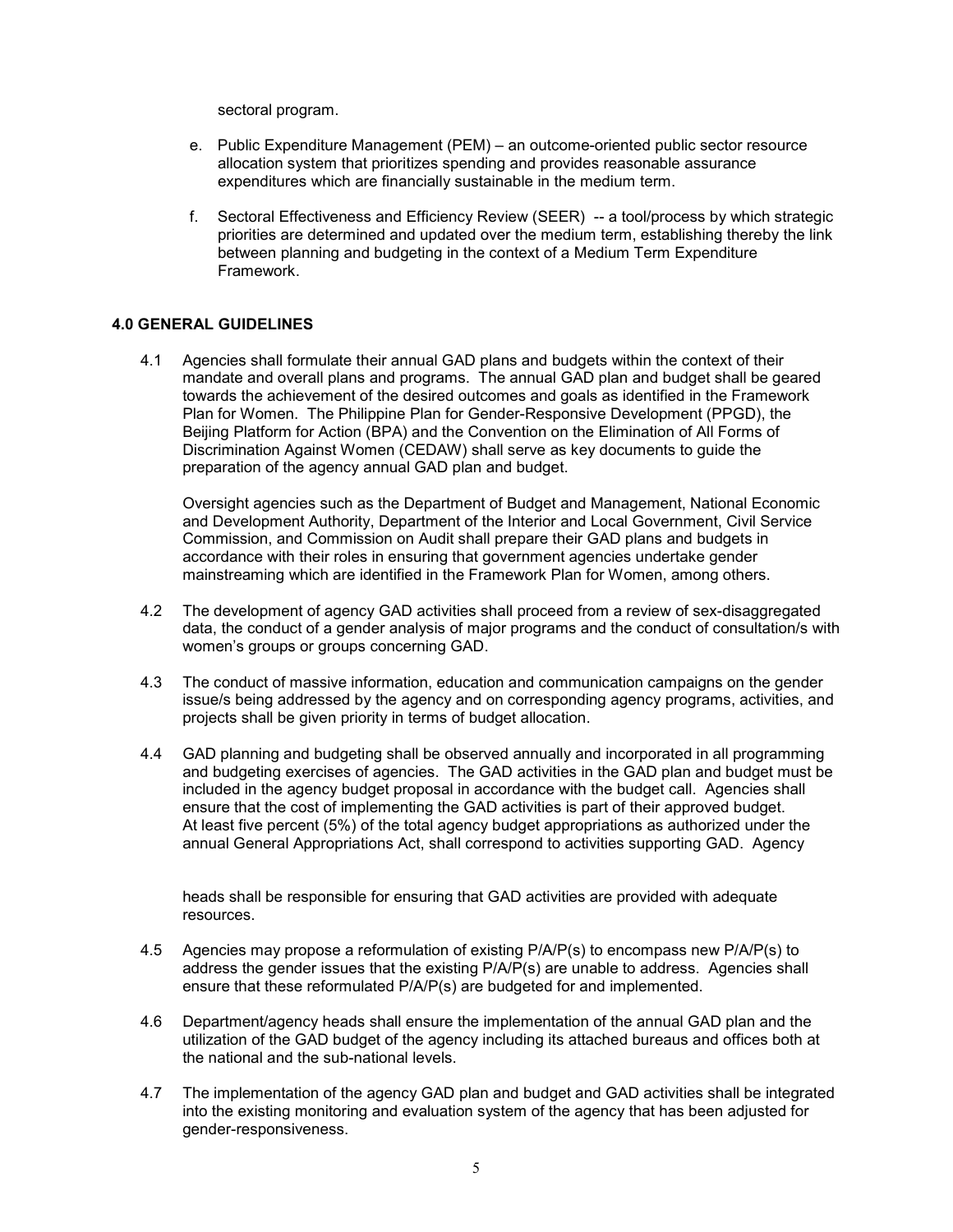Agencies must develop GAD performance indicators that are consistent with the Organization Performance Indicator Framework of the DBM and NEDA.

- 4.8 Agencies shall prepare their annual GAD accomplishment reports for the previous year that contain actual accomplishments vis-à-vis targets as well as the amounts utilized for the achievement of such.
- 4.9 The NCRFW shall (1) lead in determining the priority GAD agenda of government including the goals and performance targets for such; (2) review the GAD plans of the different agencies and endorse it to the DBM as part of the agency budget proposal through a letter of endorsement; and (3) submit to the President and Congress the progress/status report on gender and development.
- 4.10 The Department of Budget and Management (DBM) shall ensure that agencies submit their annual GAD plans and budgets as incorporated in their agency budget proposals, and GAD accomplishment reports. It shall also consider, in the conduct of Agency Performance Review, the implementation of the GAD plan and budget.

In the case of GOCCs who do not request any budgetary support from the national government, the DBM shall ensure that the budgets for GAD activities are reflected in their corporate operating budgets (COBs).

- 4.11 The National Economic and Development Authority (NEDA) shall ensure that issues and concerns on GAD and women's empowerment are mainstreamed in the Socio-Economic Reports and succeeding Medium Term Philippine Development Plans and the Medium-Term Public Investment Programs; and gender is integrated in the sectoral outcome indicators.
- 4.12 The NCRFW, DBM and NEDA shall jointly disseminate the guidelines for the preparation of annual GAD plans and budgets, and annual GAD accomplishment reports of national government agencies, GOCCs, and SUCs, among others.
- 4.13 Agencies in the early stages of gender mainstreaming shall first undertake the following: (1) create a GAD focal point; and (2) conduct trainings on gender sensitivity and genderresponsive planning for the GAD Focal Point before undertaking GAD planning and budgeting.

## **5.0 PROCEDURAL GUIDELINES**

## **(A flowchart of the procedural guidelines is found in Annex C)**

5.1 The agency GAD Focal Point shall prepare the annual GAD plan and budget in coordination with the agency budget officers following the format and procedure prescribed in *Annex A* to be approved by the agency head*.*

Agencies shall submit their annual GAD plans and budgets to the NCRFW for review and endorsement prior to the submission of the agency budget proposal.

Agencies shall submit to the DBM their NCRFW-endorsed annual GAD plans and budgets along with the agency budget proposals in accordance with the budget call.

The DBM shall return to the agencies their annual GAD plans and budgets if they do not have the endorsement of the NCRFW.

5.2 The agency GAD Focal Point shall prepare the annual GAD accomplishment report in coordination with the agency budget officers following the format prescribed in *Annex B* to be approved by the agency head.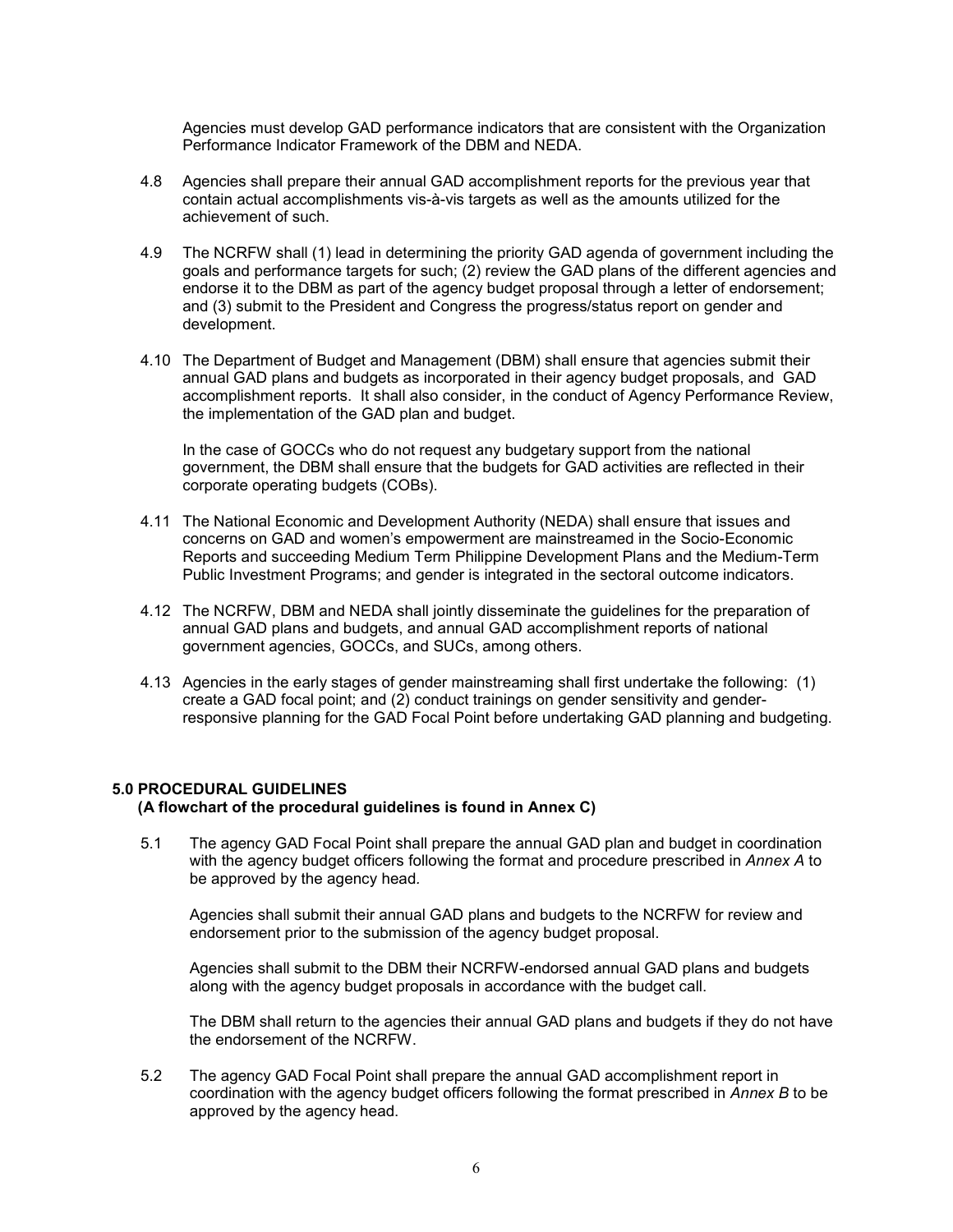The annual GAD accomplishment report shall be accompanied by the following: (1) brief summary of the reported program or project; (2) abstract of reported studies; (3) copies of reported policy issuances; and (4) curriculum vitae of trainers or consultants of the reported training/s.

Agencies shall submit to the DBM two (2) copies of the annual GAD accomplishment report for the previous year along with the agency budget proposal in accordance with the budget call. The DBM shall furnish the NCRFW a copy of the annual GAD accomplishment report.

- 5.3 Once the General Appropriations Act has been approved, the agencies shall accordingly submit a revised annual GAD plan and budget to the NCRFW and DBM.
- 5.4 The NCRFW shall assess the actual accomplishments of agencies on GAD and prepare an annual integrated GAD accomplishment report for submission to Congress, and the Office of the President, copy furnish DBM.

## **6.0 REPEALING CLAUSE**

This Circular shall supersede all guidelines on the matter previously issued particularly Joint Circular No. 2001-1 dated August 15, 2001.

# **7.0 EFFECTIVITY**

This Circular shall take effect immediately.

**EMILIA T. BONCODIN** Secretary Department of Budget and Management

**AURORA JAVATE - DE DIOS** Chairperson National Commission on the Role of Filipino Women

ROMULO L. NERI Director-General National Economic and Development Authority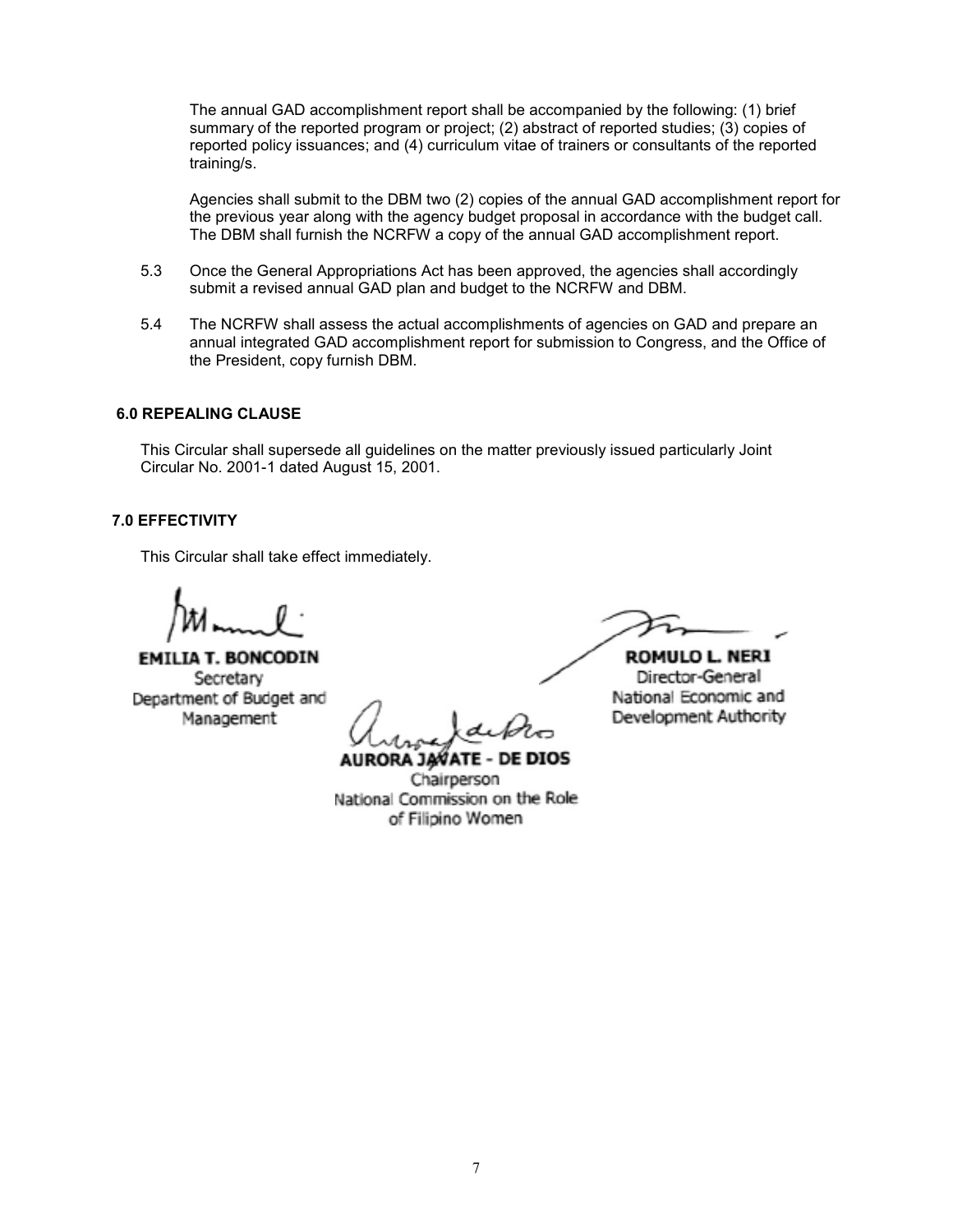## **ANNUAL GENDER AND DEVELOPMENT (GAD) PLAN AND BUDGET FY \_\_\_\_\_\_\_\_\_**

| Department:                     |                                            |                                      |                       |                               |                                         |                   |  |  |
|---------------------------------|--------------------------------------------|--------------------------------------|-----------------------|-------------------------------|-----------------------------------------|-------------------|--|--|
| Agency:                         |                                            |                                      |                       |                               |                                         |                   |  |  |
| Major Final Output:             |                                            |                                      |                       |                               |                                         |                   |  |  |
| Program/Activity/               | Gender                                     | <b>GAD Objective</b>                 | <b>Identified GAD</b> | <b>Target</b>                 | <b>GAD Performance</b>                  | <b>GAD Budget</b> |  |  |
| Project                         | Issue/Concern                              | (3)                                  | Activity              | (5)                           | Indicator                               |                   |  |  |
| (1)                             | (2)                                        |                                      | (4)                   |                               | (6)                                     | (7)               |  |  |
| Examples:                       |                                            |                                      |                       |                               |                                         |                   |  |  |
| Organization-                   |                                            |                                      |                       |                               |                                         |                   |  |  |
| focused                         |                                            |                                      |                       |                               |                                         |                   |  |  |
|                                 |                                            |                                      |                       |                               |                                         |                   |  |  |
| (Needs                          | Poverty of women                           | To increase                          | Conduct of            | 1 training on                 | Number of                               | PXXXXXX.XX        |  |  |
| enhancement)                    | employees                                  | income of women                      | livelihood training   | tocino making                 | livelihood training                     |                   |  |  |
| General                         |                                            | employees                            | seminars for          |                               | seminars                                |                   |  |  |
| Administration                  |                                            |                                      | women employees       |                               | conducted                               |                   |  |  |
| and Support -                   |                                            |                                      |                       |                               |                                         |                   |  |  |
| Human Resource                  |                                            |                                      |                       |                               |                                         |                   |  |  |
| Development                     |                                            |                                      |                       |                               |                                         |                   |  |  |
|                                 |                                            | To make GAD                          | Conduct of            | All members of                | No. of seminar on                       | PXXXXXX.XX        |  |  |
| (Acceptable)<br>General         | Lack of knowledge                          | <b>Focal Point</b>                   |                       | the GAD Focal                 |                                         |                   |  |  |
| Administration                  | on gender                                  | members                              | seminar on gender     | Point have                    | gender                                  |                   |  |  |
|                                 | mainstreaming of<br><b>GAD Focal Point</b> |                                      | mainstreaming         |                               | mainstreaming                           |                   |  |  |
| and Support -<br>Human Resource | members                                    | knowledgeable on                     |                       | undergone a<br>seminar on     |                                         |                   |  |  |
|                                 |                                            | gender                               |                       |                               | Percentage of<br><b>GAD Focal Point</b> | PXXXXXX.XX        |  |  |
| Development                     |                                            | mainstreaming by<br><b>June 2004</b> |                       | gender                        | members who                             |                   |  |  |
|                                 |                                            |                                      |                       | mainstreaming by<br>June 2004 |                                         |                   |  |  |
|                                 |                                            |                                      |                       |                               | participated in the<br>seminar on       |                   |  |  |
|                                 |                                            |                                      |                       |                               |                                         |                   |  |  |
|                                 |                                            |                                      |                       |                               | gender<br>mainstreaming                 |                   |  |  |
|                                 |                                            |                                      |                       |                               |                                         |                   |  |  |
|                                 |                                            |                                      |                       |                               |                                         |                   |  |  |

**ANNEX A**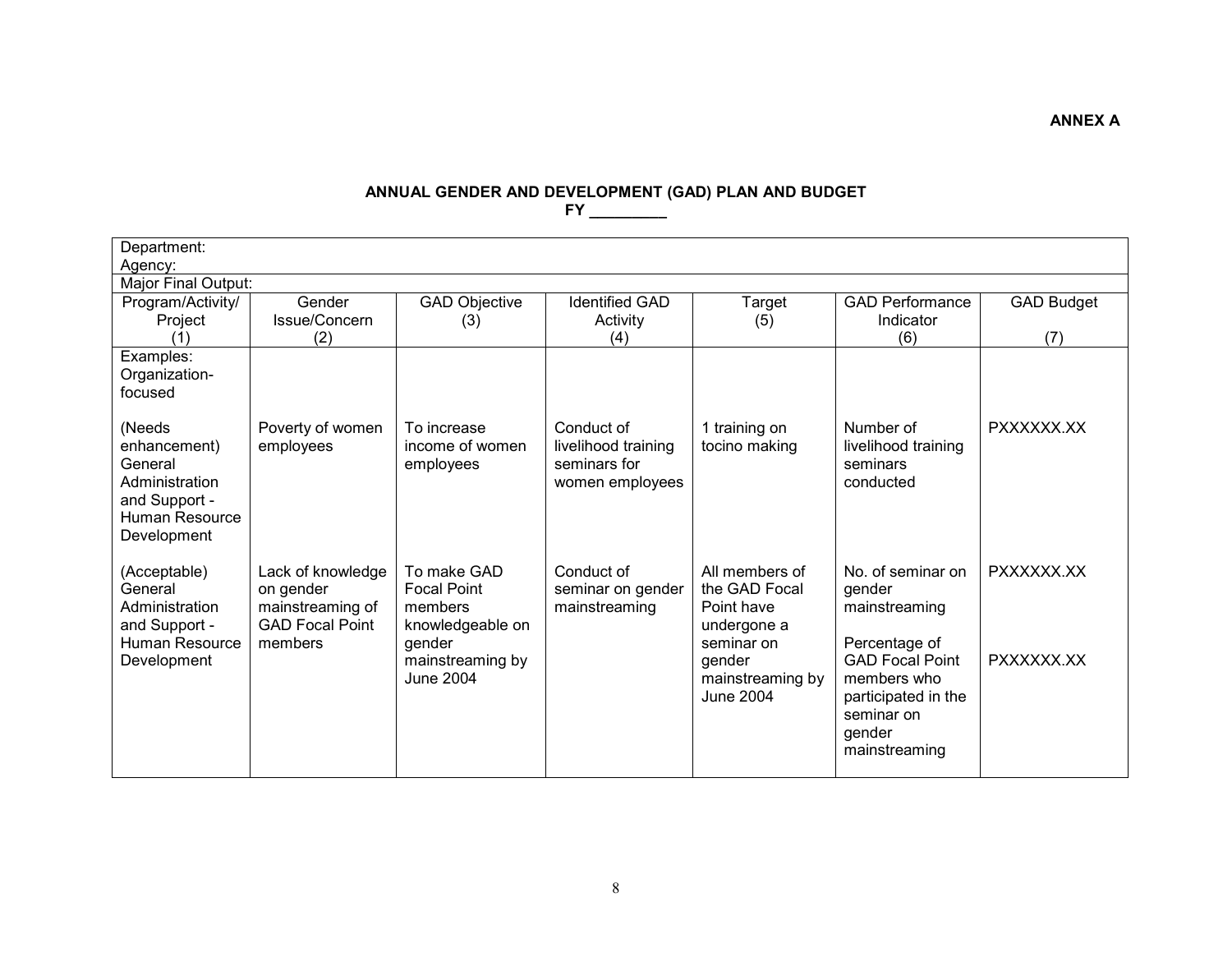# **ANNUAL GENDER AND DEVELOPMENT (GAD) PLAN AND BUDGET**

| Department:                                                         |                                                                                                   |                                                                                                                                |                                                                                                                                                                               |                                                                                                                                                                                                                  |                                                                     |                          |  |
|---------------------------------------------------------------------|---------------------------------------------------------------------------------------------------|--------------------------------------------------------------------------------------------------------------------------------|-------------------------------------------------------------------------------------------------------------------------------------------------------------------------------|------------------------------------------------------------------------------------------------------------------------------------------------------------------------------------------------------------------|---------------------------------------------------------------------|--------------------------|--|
| Agency:<br>Major Final Output:                                      |                                                                                                   |                                                                                                                                |                                                                                                                                                                               |                                                                                                                                                                                                                  |                                                                     |                          |  |
| Program/Activity/<br>Project<br>(1)                                 | Gender<br>Issue/Concern<br>(2)                                                                    | <b>GAD Objective</b><br>(3)                                                                                                    | <b>Identified GAD</b><br>Activity<br>(4)                                                                                                                                      | Target<br>(5)                                                                                                                                                                                                    | <b>GAD Performance</b><br>Indicator<br>(6)                          | <b>GAD Budget</b><br>(7) |  |
| Examples:<br>Client-focused                                         |                                                                                                   |                                                                                                                                |                                                                                                                                                                               |                                                                                                                                                                                                                  |                                                                     |                          |  |
| (Needs<br>enhancement)<br>Tulong Alalay sa                          | Need to provide<br>training and<br>employment                                                     | To provide training<br>and employment<br>opportunities to                                                                      | Conduct of<br>training and<br>employment                                                                                                                                      | 3 trainings                                                                                                                                                                                                      | No. of trainings<br>conducted                                       | PXXXXXX.XX               |  |
| mga mga Taong<br>may Kapansanan                                     | opportunities to<br>persons with<br>disabilities                                                  | persons with<br>disabilities                                                                                                   | opportunities to<br>persons with<br>disabilities                                                                                                                              | Variable                                                                                                                                                                                                         | No. of projects<br>implemented                                      | PXXXXXX.XX               |  |
| (Acceptable)<br>Tulong Alalay sa<br>mga mga Taong<br>may Kapansanan | Unequal access of<br>women with<br>disabilities to<br>training and<br>employment<br>opportunities | To provide equal<br>access of women<br>with disabilities to<br>training and<br>employment<br>opportunities by<br>December 2004 | Issuance and<br>operationalization<br>of a policy<br>providing for equal<br>access of women<br>and men with<br>disabilities to<br>training and<br>employment<br>opportunities | 100% completion<br>and<br>operationalization<br>of the policy<br>providing for<br>equal access of<br>women and men<br>with disabilities to<br>training and<br>employment<br>opportunities<br>by December<br>2004 | Percentage<br>completion and<br>operationalization<br>of the policy | PXXXXXX.XX               |  |
| <b>TOTAL</b>                                                        |                                                                                                   |                                                                                                                                |                                                                                                                                                                               |                                                                                                                                                                                                                  |                                                                     | PXXXXXX.XX               |  |
| Prepared by:                                                        |                                                                                                   |                                                                                                                                | Approved by:                                                                                                                                                                  |                                                                                                                                                                                                                  |                                                                     | Date:                    |  |
| CHAIRPERSON OF GAD FOCAL POINT                                      |                                                                                                   |                                                                                                                                |                                                                                                                                                                               | DAY/MO/YR                                                                                                                                                                                                        |                                                                     |                          |  |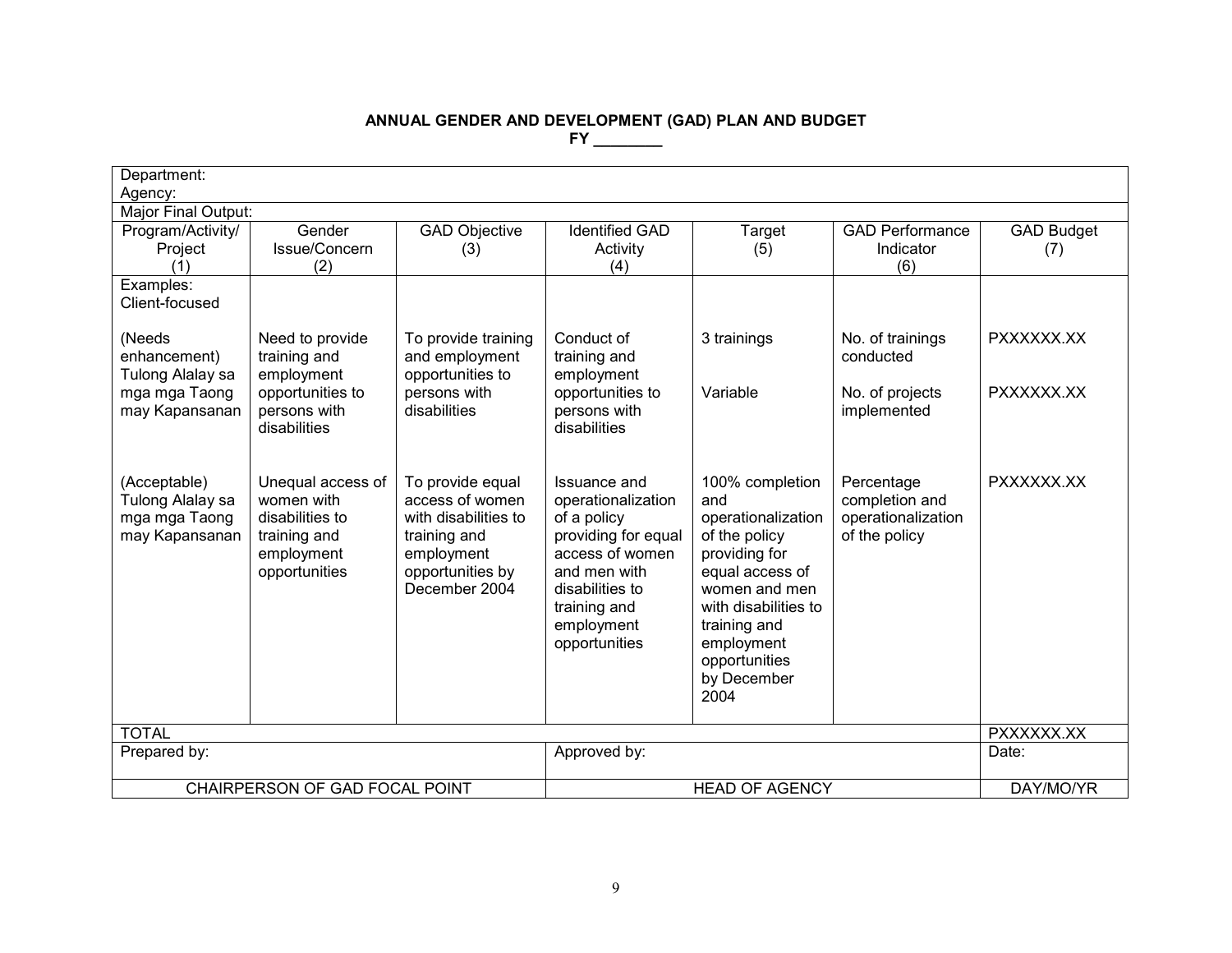## **ANNEX A**

#### **Formulation of Gender and Development (GAD) Plan and Budget**

#### **INSTRUCTIONS**

#### **Gender analysis of agency mandate and existing P/A/P(s)** *(Column 1)*

The objective for reviewing the agency mandate and existing P/A/P(s) is to surface the gender issues that the agency should address.

Agency P/A/P(s) to be reviewed must be major, centerpiece programs. Likewise, the review must not be limited to those P/A/P(s) that have obvious connections to women such as shelter for abused women, police women's desks, women and children protection units in hospitals, micro finance credit windows for women, and policy research on emerging gender issues.

The Gender Equality and Women's Empowerment Framework shall be the guiding framework in reviewing the agency's existing P/A/P(s). Sex-disaggregated data must also be used when analyzing the agency's existing P/A/P(s). The absence of such kind of data, however, should not prevent agencies from undertaking a gender analysis of its P/A/P(s). The Framework Plan for Women, the Philippine Plan for Gender-responsive Development and the Convention on the Elimination of All Forms of Discrimination Against Women may serve as references for identifying the gender issues that the agency must address. Consultations with gender-aware women and the agencies' clientele should likewise be undertaken to validate and further define the gender issues articulated in the above-mentioned documents.

Agencies without sex-disaggregated data must identify the disaggregation of data by sex as a GAD activity to be prioritized for implementation so as to avoid reporting the same problem in the following years.

Gender analysis and planning tools facilitate surfacing of gender issues. A compilation of such tools are also available at the NCRFW office, however, use of said tools may require some guidance.

Agencies are advised to seek the assistance of the NCRFW and members of the GAD Resource Network (GRN) when undertaking a gender analysis of their mandate and existing P/A/P(s). A list of of the members of the GAD Resource Network may be requested from the NCRFW or it can be accessed from NCRFW's web page at www.ncrfw.gov.ph.

#### **Identification of gender issues** *(Column 2)*

A list of gender issues is the output of the gender analysis of the agency mandate and existing P/A/P(s). The objective of this action then is to prioritize the gender issues that the agency will commit to address within the year.

A gender issue can be classified as client-focused or organization-focused. A client-focused gender issue articulates the extent of disparity of women and men over benefits from and contribution to a program and/or project of the agency. On the other hand, an organization-focused issue points to the gap in the capacity of the organization to integrate a gender dimension in the activities of its programs and projects**.**

Agencies may choose to address all the gender issues that were identified or they may opt to prioritize and address certain gender issues only. The GAD Focal Point, however, must ensure that gender issues that have not been prioritized shall be addressed by the agency in the next planning year.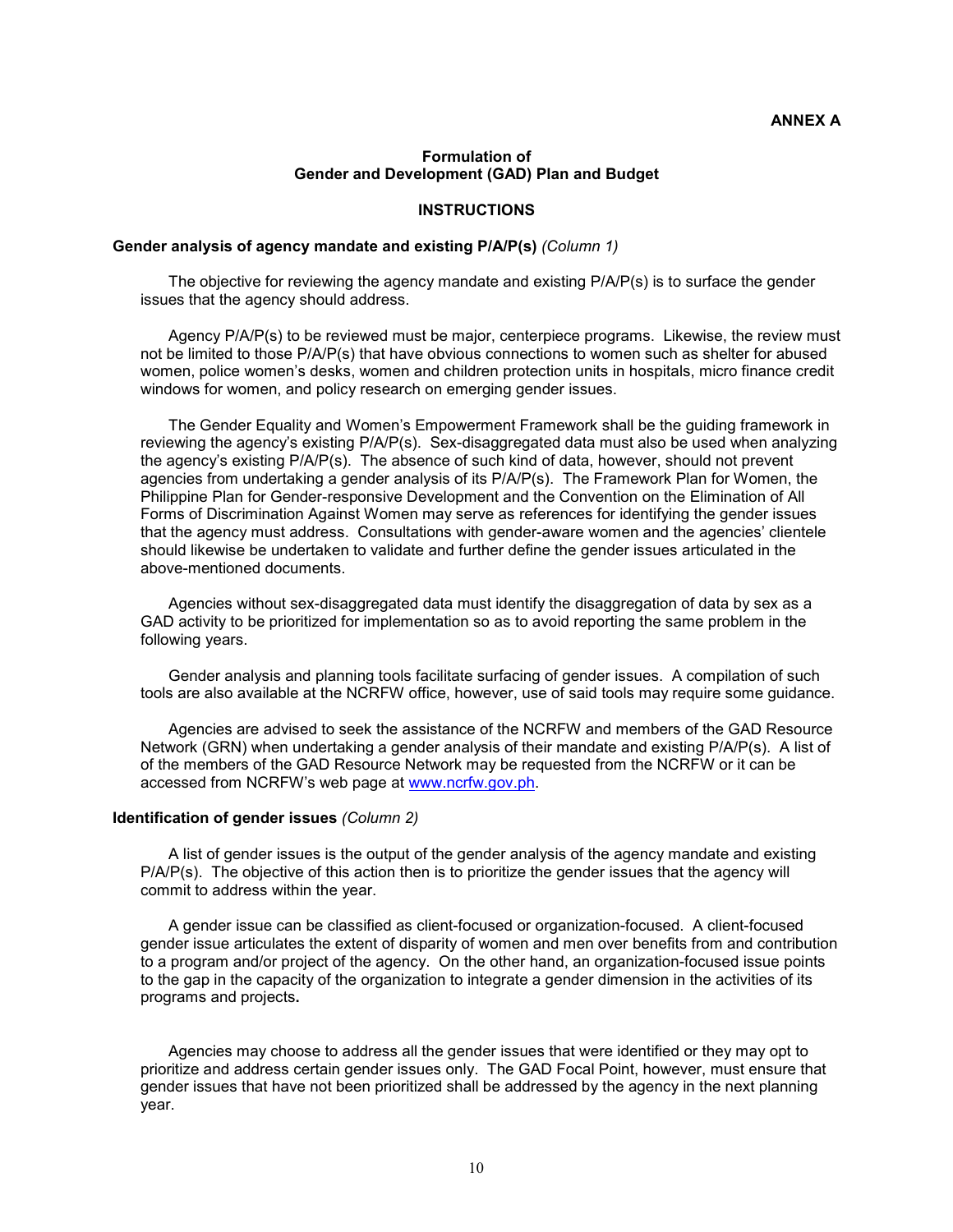#### **Setting of GAD objectives** *(Column 3)*

The objective at this point is to clarify and spell-out what the agency intends to accomplish vis-àvis each gender issue that the agency commits to address.

The GAD objective must **describe the intended outcome** (e.g. to increase understanding of GAD concepts of the 20 technical staff of the planning unit by August 2003) **rather than merely state the intended activities of the agency** (e.g. to conduct a Gender Sensitivity Training). It must be specific, measurable, attainable, realistic and time-bound.

Identifying intended outcomes will help the agency identify appropriate GAD activities; keep its direction and ensure proper focus during implementation; and assess its accomplishments and gains vis-à-vis the gender issues identified.

#### **Identification of GAD activities** *(Column 4)*

The objective of this action is to identify corresponding interventions for each gender issue that the agency commits to address.

Said interventions may take the form of the agencies' existing P/A/P(s) but enhanced with the GAD perspective OR it may take the form of a reformulated P/A/P.

The activities that will make the agency or the existing P/A/Ps of the agency address the gender issues of its clients or organization are called GAD activities. The GAD activities can either be clientfocused or organization-focused.

*Client-focused GAD activities* are activities that seek to address the gender issues of the agency's clients. Among others, it could be the inclusion of GAD in the modules used by agencies when training their women and men clients; the revision of program policies or procedures that hinder women's full access to program resources and services; and the inclusion and implementation of components or activities that will ensure the delivery of goods and services to women.

For oversight agencies whose clients are government organizations, client-focused GAD activities may include the review and integration of GAD in policies, database systems, monitoring and evaluation, or integration of GAD in training modules of government employees.

*Organization-focused activities* are activities that seek to: a) create the organizational environment for implementing gender-responsive policies, programs and projects; and b) address the gender issues of employees particularly those that affect women's performance as government workers like sexual harassment, low participation of women in human resource development undertakings and decision-making structures and processes, and lack of support to ease women's multiple burden such as daycare in the workplace.

Agencies shall give premium to client-focused GAD activities than the organization-focused GAD activities.

#### **Setting of targets** *(Column 5)*

The objective of this action is to identify the quantitative and qualitative **results** that the agency is aiming for. Results refer to the change that has occurred after implementing the activity. The two types of results are the **immediate results of the activity (output)** and the **more distant change (outcome)** that are anticipated or actually have occurred as a result of a series of related activities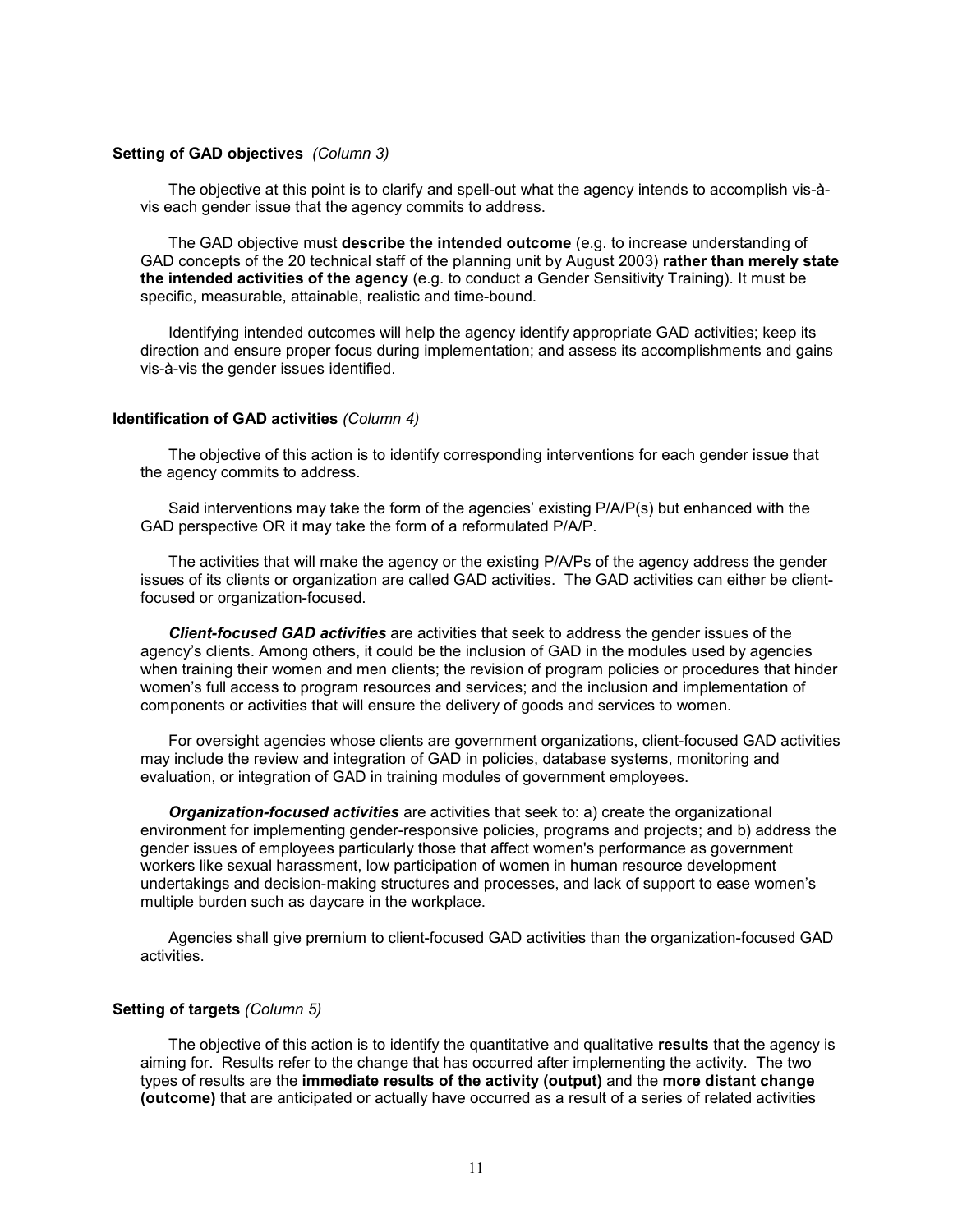and achieving a combination of outputs.

Targets must define not only the expected outputs and target groups but also the measurable desirable outcomes of gender mainstreaming within the agency and in relation to the agency's clients. These will be the bases for monitoring and evaluating the agency's accomplishments and achievements on GAD.

## **Setting of performance indicators** *(Column 6)*

The objective of this action is to identify the quantitative and qualitative **measures of progress** vis-à-vis the achievement of the targets set by the agency.

Quantitative indicators are measures or evidences that can be counted while qualitative indicators are measures or evidences that provide meaning and understanding of the clients' experiences.

# **Costing of the GAD activities** *(Column 7)*

The objective of this action is to determine the **amount to be allocated by the agency for the implementation of its GAD activities** contained in the fourth column.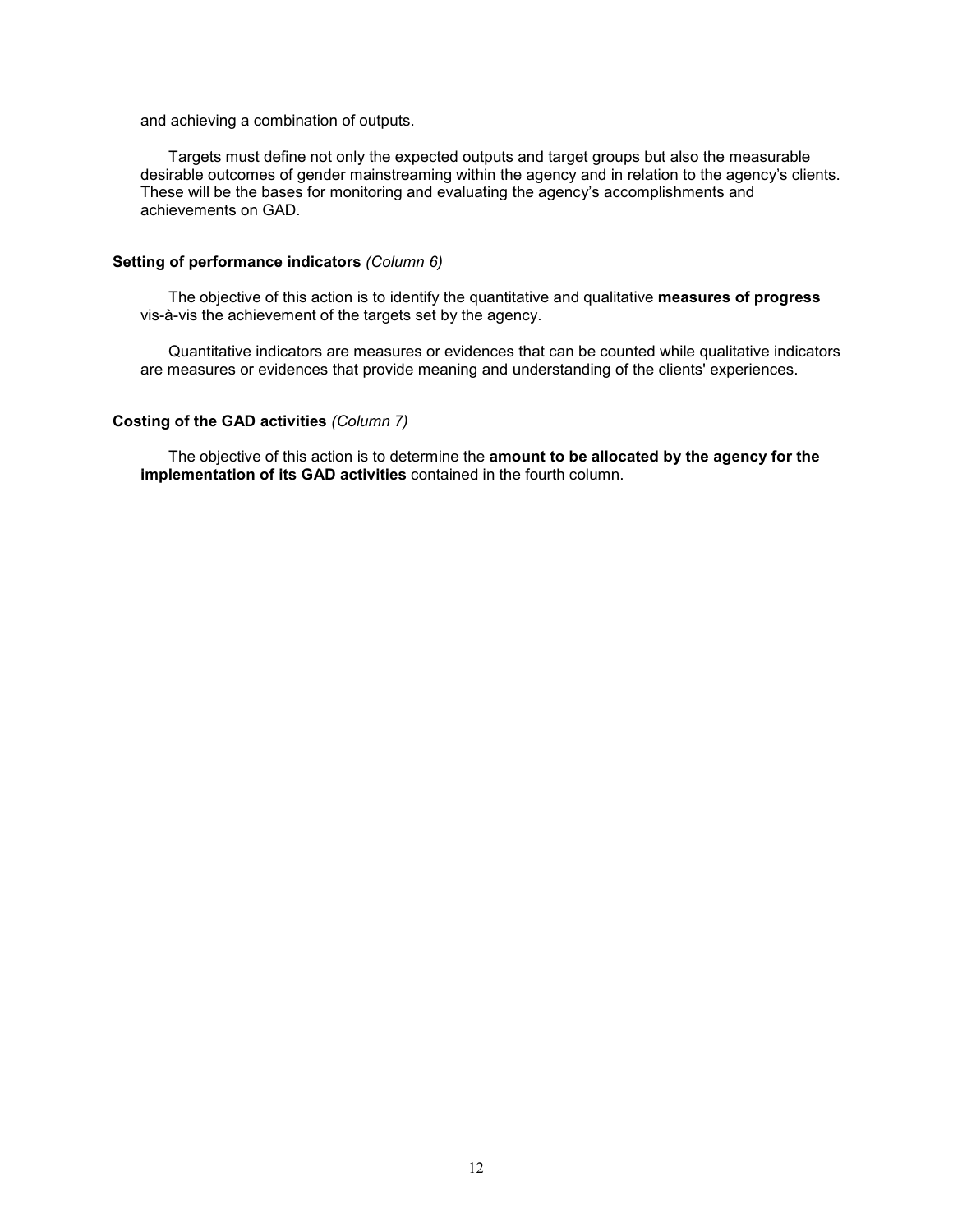#### **ANNUAL GENDER AND DEVELOPMENT (GAD) ACCOMPLISHMENT REPORT FY \_\_\_\_\_\_\_\_**

# Agency

| Program/Activity/<br>Project<br>(1) | Gender Issue<br>(2)            | <b>GAD Activity</b><br>(3) | Results<br>(4)        | Cost<br>(5) | Remarks<br>(6) |
|-------------------------------------|--------------------------------|----------------------------|-----------------------|-------------|----------------|
|                                     |                                |                            |                       |             |                |
|                                     |                                |                            |                       |             |                |
|                                     |                                |                            |                       |             |                |
|                                     |                                |                            |                       |             |                |
|                                     |                                |                            |                       |             |                |
|                                     |                                |                            |                       |             |                |
|                                     |                                |                            |                       |             | Date:          |
| Prepared by:                        |                                | Approved by:               |                       |             |                |
|                                     | CHAIRPERSON OF GAD FOCAL POINT |                            | <b>HEAD OF AGENCY</b> |             | DAY/MO/YR      |

**ANNEX B**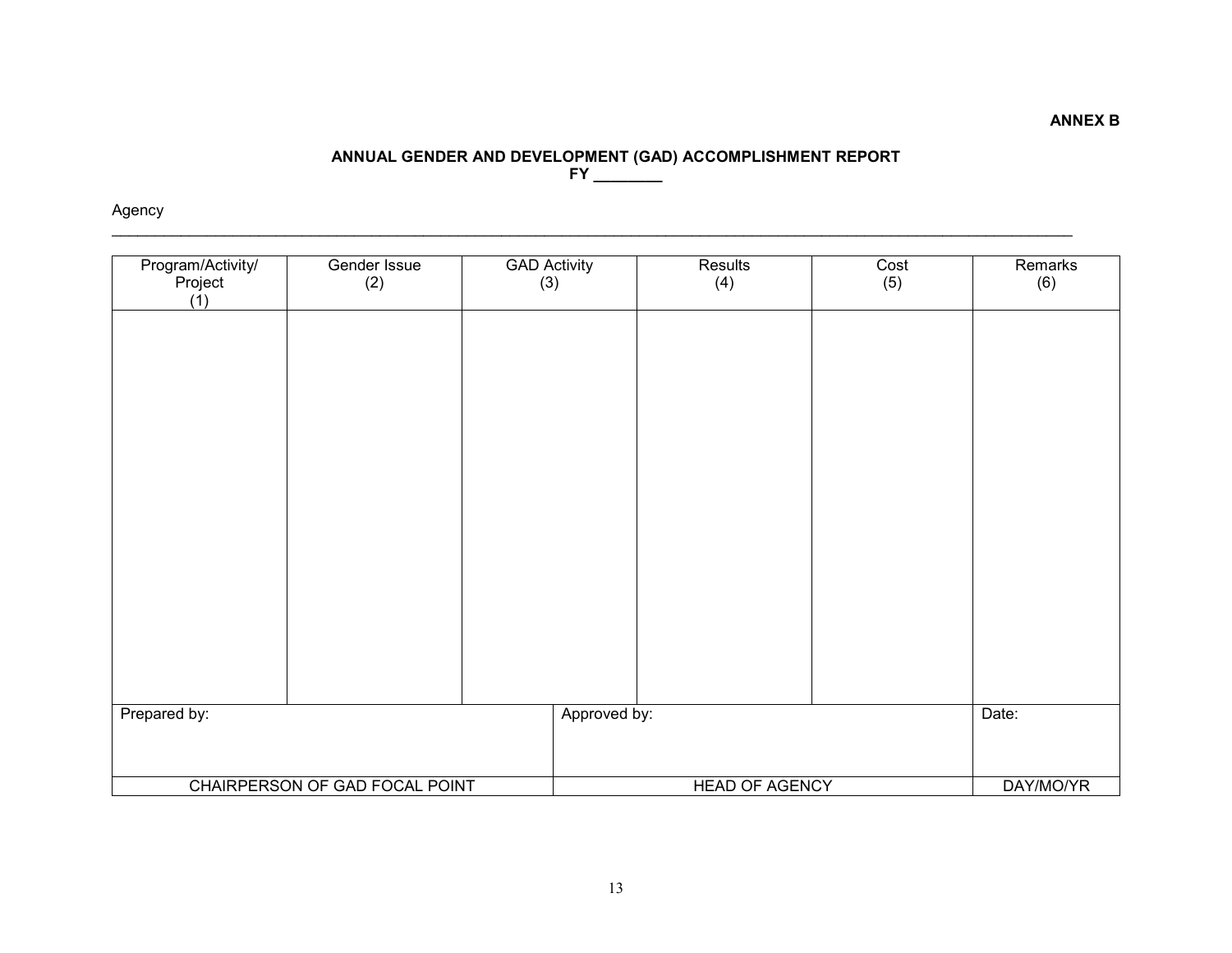## **ANNEX B**

## **Formulation of Gender and Development (GAD) Accomplishment Report**

## **INSTRUCTIONS**

#### **Programs/Activities/Projects** *(Column 1)*

Agencies which have reviewed their programs/activities/projects for gender-responsiveness will proceed by filling up all the sections. Beginners in gender mainstreaming or those agencies which have yet to create the environment supportive of gender mainstreaming will start with the second section of the form or proceed to step 2 of this guidelines. Beginners in gender mainstreaming are those which have yet to:

- **nake key people in the agency appreciate and understand gender;**
- formulate internal policies that will support gender mainstreaming in the agency;
- create mechanisms for GAD such as Focal Point and trainers' pool; and
- **develop sex-disaggregated databases.**

To assess the progress in gender mainstreaming, agencies may use the "Gender Mainstreaming and Evaluation Framework" (GMEF). It is a self-assessment tool which will help agencies determine where they are in the gender mainstreaming continuum and formulate measures towards progress. The GMEF is available for viewing and free download at www.ncrfw.gov.ph. Hard copies may be purchased at the NCRFW library.

Entries to this section shall include the title, objectives, target clientele, and the total budget of the program, project or mainstream activities.

## **Gender Issue** *(Column 2)*

An issue may be reported as a gender issue if it:

- articulates the extent of disparity of women and men over benefits from and contribution to a program and/or project of the agency **(Client-Focused Issues)**, or
- points to the gap in the capacity of the organization to integrate a gender dimension in the activities of its programs and projects **(Organization-Focused Issues).**

A gender issue is best drawn from a gender analysis or diagnosis and is supported by data and statistics. The supporting data tells about the extent and magnitude of the gender issue or bias being presented. The following are illustrations on how gender issues are drawn from an analysis and may be reported:

## **Example: Client-Focused Issue**

**After carrying out a review and analysis of the data collected from the field, it was found out that an overwhelming majority (92 %) of the members of farmer's cooperatives are men. However, further review of documents revealed that majority (60%) of the farmers in**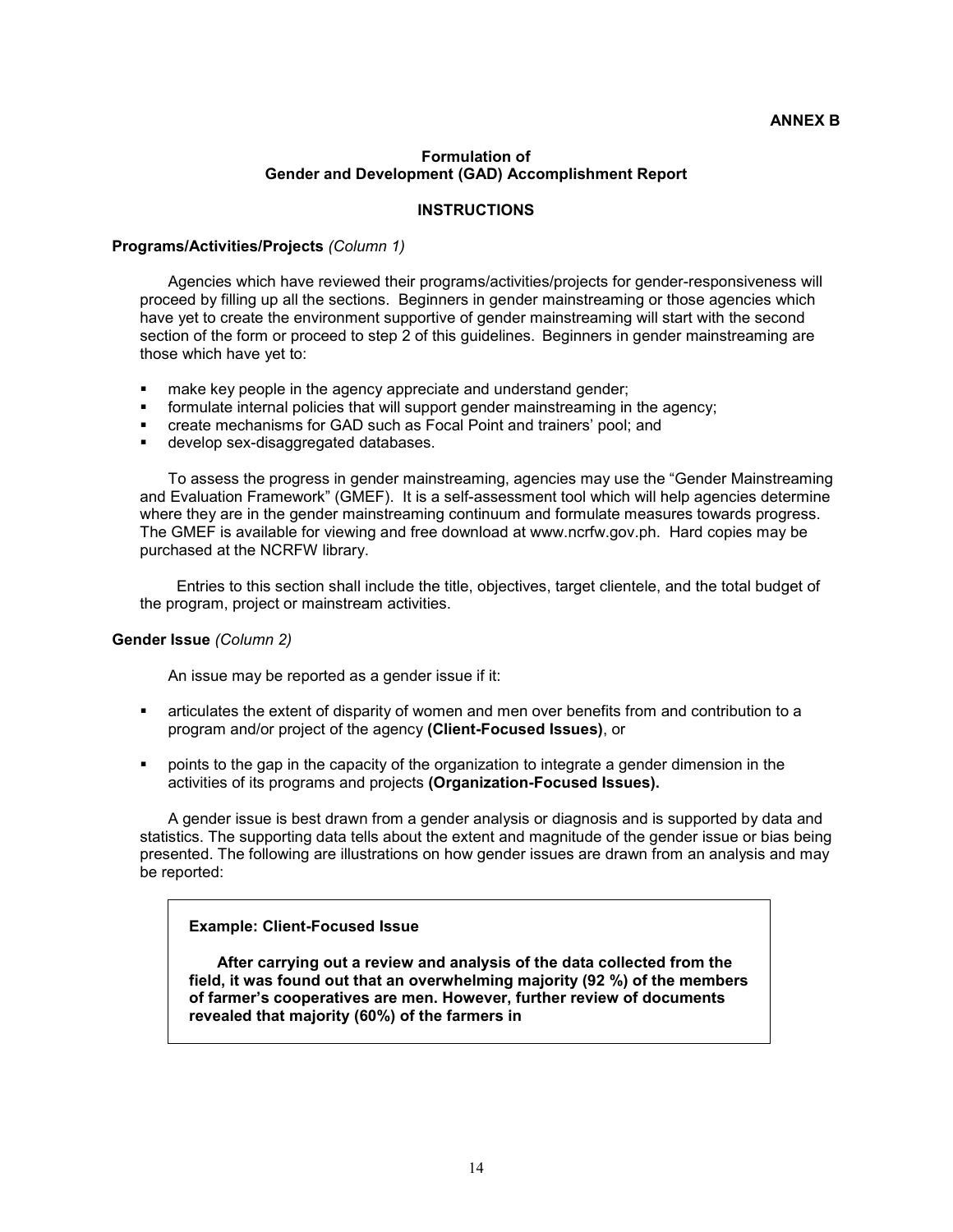**the area are women. Because of their low participation and involvement in cooperatives, women have also lower access to extension services of the agency particularly technical training (24%) and livelihood assistance (3%).** 

## **Example: Organization-Focused Issue**

**Gender analysis can not be performed by the GAD FP-TWG in the distribution of farm inputs due to the lack of sex-disaggregated data.** 

## **GAD Activity** *(Column 3)*

The GAD activity is a component of the regular programs, activities and projects of the agency. An activity may be reported as a GAD activity if it seeks to:

- **•** promote the equality between women and men in the distribution of benefits and the opportunity to contribute to an agency program or project; and/or
- address the gaps in knowledge, skills, and attitudes of key personnel on gender mainstreaming.

It is important to note that in most areas of life, there are significant disparities between women and men. In order to address the disparities, agencies have to uphold positive actions to promote the interest of women. For example, in promoting women's participation and involvement in farmer's cooperatives, it is not of value for agencies to target and report 50% men and 50% women as participants since this will not change the existing status of women as against men. In the same token, activities that target women without clear articulation as to how they will contribute to closing in gender gaps are likewise of little value. Examples of this are: procurement of violet uniforms for the agency's women choral group members, laser tooth extraction for employees, purchase of mineral water for employees, and construction of structures such as covered path walks and tennis court.

GAD activities may target women, men or both. Activities that have targeted men may be reported as GAD activity for as long as the objective is to correct gender disparities as in the case of establishing a network of men against sexual harassment in the workplace or training and encouraging men to share in parenting and child-rearing responsibilities.

The following are illustrations on how GAD activities are drawn from the above examples of a program and gender issue and how these may be reported:

## **Examples of GAD Activities (Client-Focused)**

- **1. Conducted community consultations in the municipalities of San Jacinto, Ezperanza and Mobo to identify specific barriers to women's full participation and involvement in farmer's cooperatives.**
- **2. Reviewed and revised procedures contained in the manual for cooperative organizing to facilitate women's participation in cooperatives.**
- **3. Conducted 2 Focus Group Discussions to identify and design other strategies to help overcome the barriers to women's participation in cooperatives. The FGDs were participated in by the academe, women's groups, key government organizations and farmer's cooperatives.**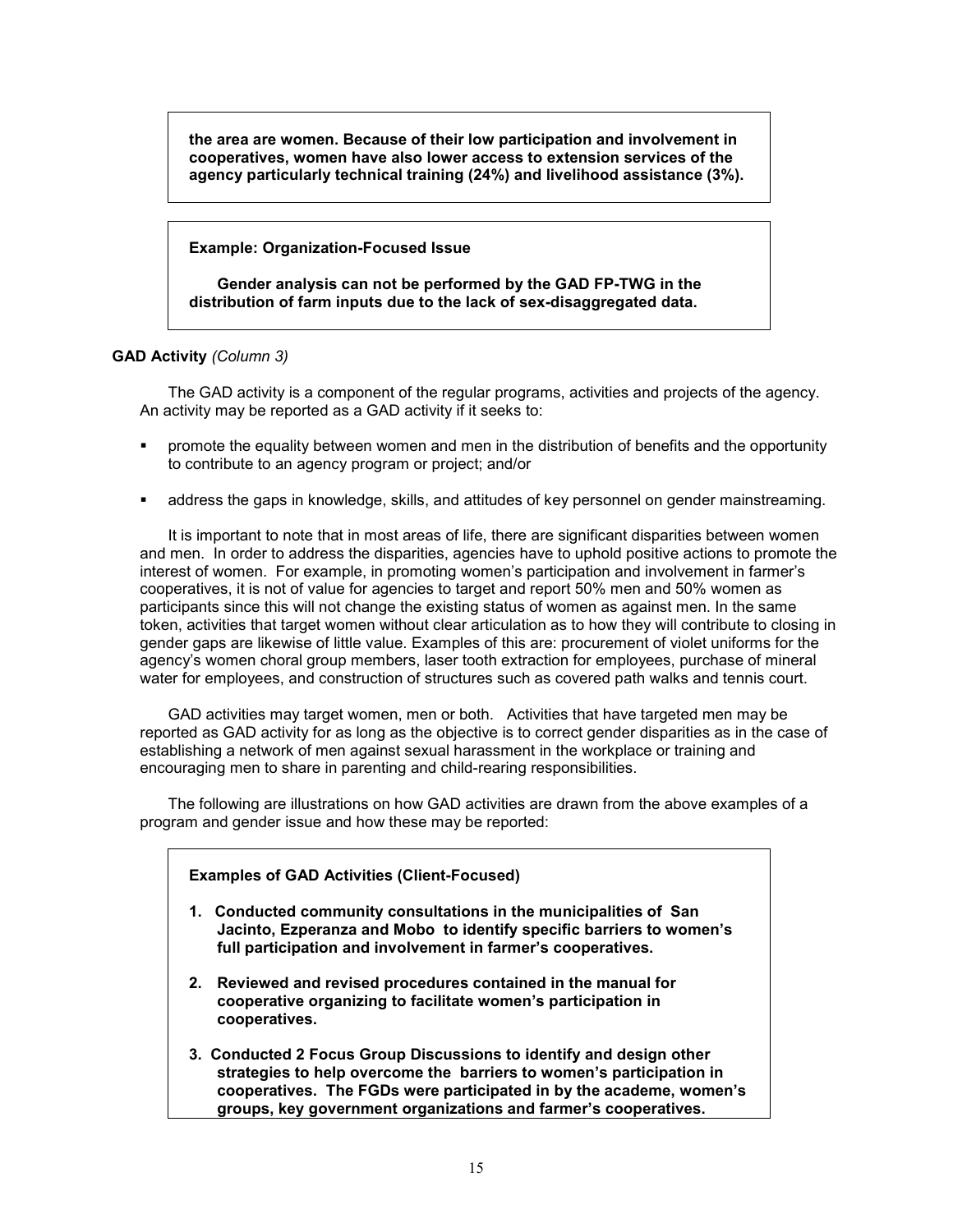Agencies, especially those which are new in gender mainstreaming may report activities that are intended to develop or strengthen their institutional capacity for gender mainstreaming. Examples of these are:

**Examples of GAD Activities (Organization-Focused)** 

- **1. Revised reporting forms to disaggregate recipients of agricultural extension services and farm inputs as to male or female.**
- **2. Conducted gender sensitivity training and orientation on the use of revised forms for 35 agricultural technicians.**

# **Results** *(Column 4)*

This section shall reflect the consequences of the activity that has been conducted. It shall provide a description of the change that has occurred after implementing the activity. There are two types of results that have to be reported. The immediate results of the activity (output) and the more distant change (outcome) that are anticipated or actually have occurred as a result of a series of related activities and achieving a combination of outputs. In cases where many activities are required to come up with an output, it is recommended that the agency reflects all these activities in the report. The following are illustrations on how results may be reported:

# **Example of Output Result (Client-Focused)**

**Chapters 3 and 4 of the Manual of Operations for Cooperative Organizing have been revised, a copy of which is attached. The revised procedures will hopefully allow extension officers to be aware of women's domestic responsibilities and household activities which are major deterrents to their participation in cooperatives. Procedures on when to schedule cooperative meetings and training and the need to provide support services like child minding activities for children while women attend meetings and training were incorporated in the revised manual. An office memorandum was issued requiring all agricultural technicians and municipal extension officers to undergo a gender sensitivity training and orientation on the Revised Manual.** 

**Example of Intended Outcome (Client-Focused)** 

- **1. Municipal extension workers and agriculture technicians become more effective in involving women in farmer's cooperatives.**
- **2. Increase in women's participation in farmer's cooperatives.**

**Example of Output Result (Organization-Focused)** 

**Sex-disaggregated forms and guidelines and gender sensitivity training**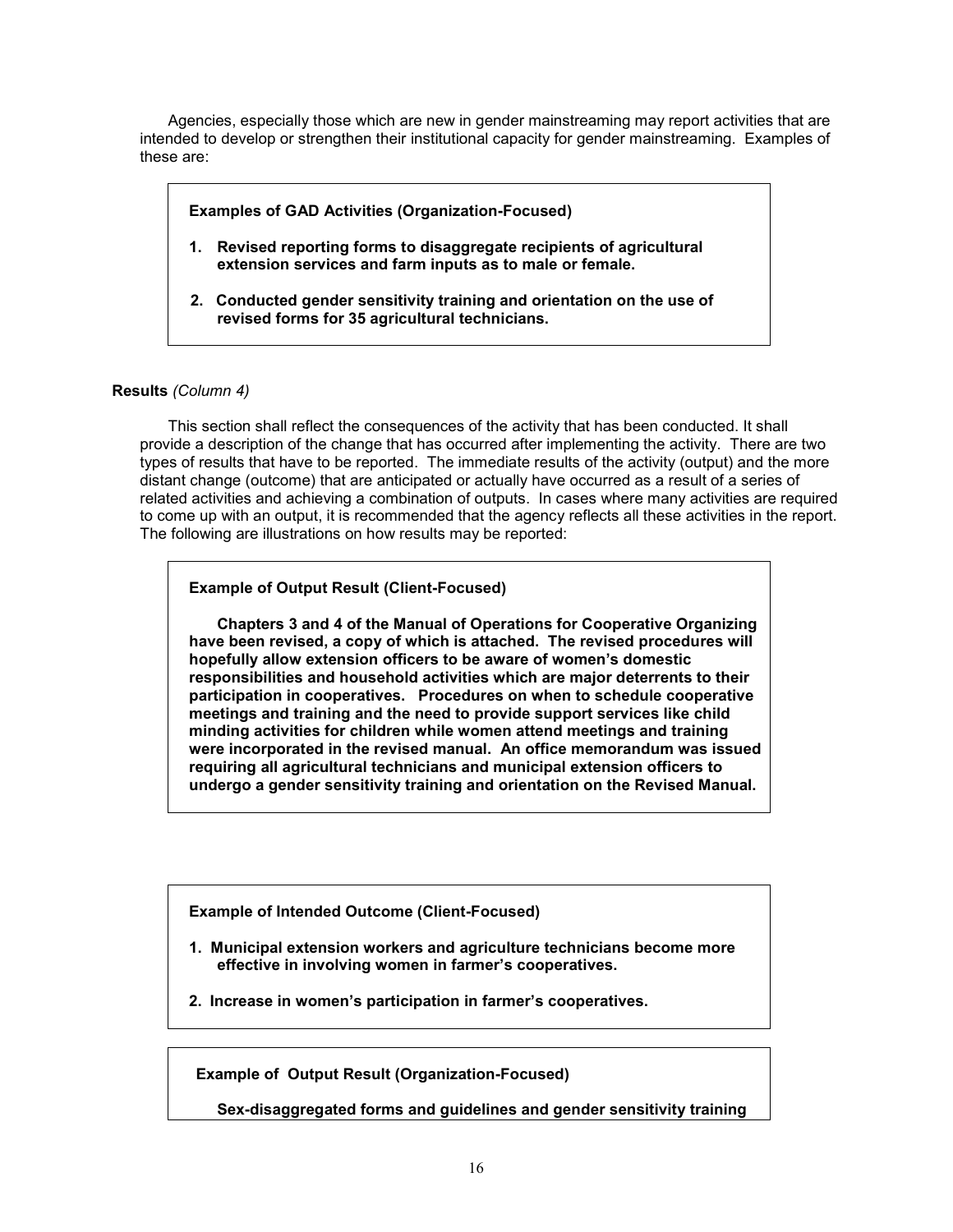**modules and orientation program for extension officers and agricultural technicians** 

**Example of Intended Outcome (Organization-Focused)** 

**GAD Focal Point, Technical Working group and planners are able to analyze data on the distribution of farm inputs as to its genderresponsiveness and provide better recommendations to improve the program.** 

## **Cost** *(Column 5)*

To avoid double counting and attributing the entire program or project cost as GAD Budget, **agencies will only report the actual cost for the conduct of the GAD activities**. The agency shall specify whether the funding was sourced from overseas donors or from the GAA or from both.

**Example on how to report cost (amount obligated) of the GAD activity:** 

**Conducted community consultations in the municipalities of San Jacinto, Ezperanza and Mobo to identify specific barriers to women's full participation and involvement in farmer's cooperatives.** 

| <b>General Appropriations</b>          | P40.000.00 |
|----------------------------------------|------------|
| <b>Overseas Development Assistance</b> | 0.00       |
| Total                                  | P40.000.00 |

# **Remarks** *(Column 6)*

Agencies are encouraged to report any deviation from their proposed plan and budget and provide the reasons for the deviation as well as the factors that have facilitated or hindered the implementation of gender mainstreaming in the agency.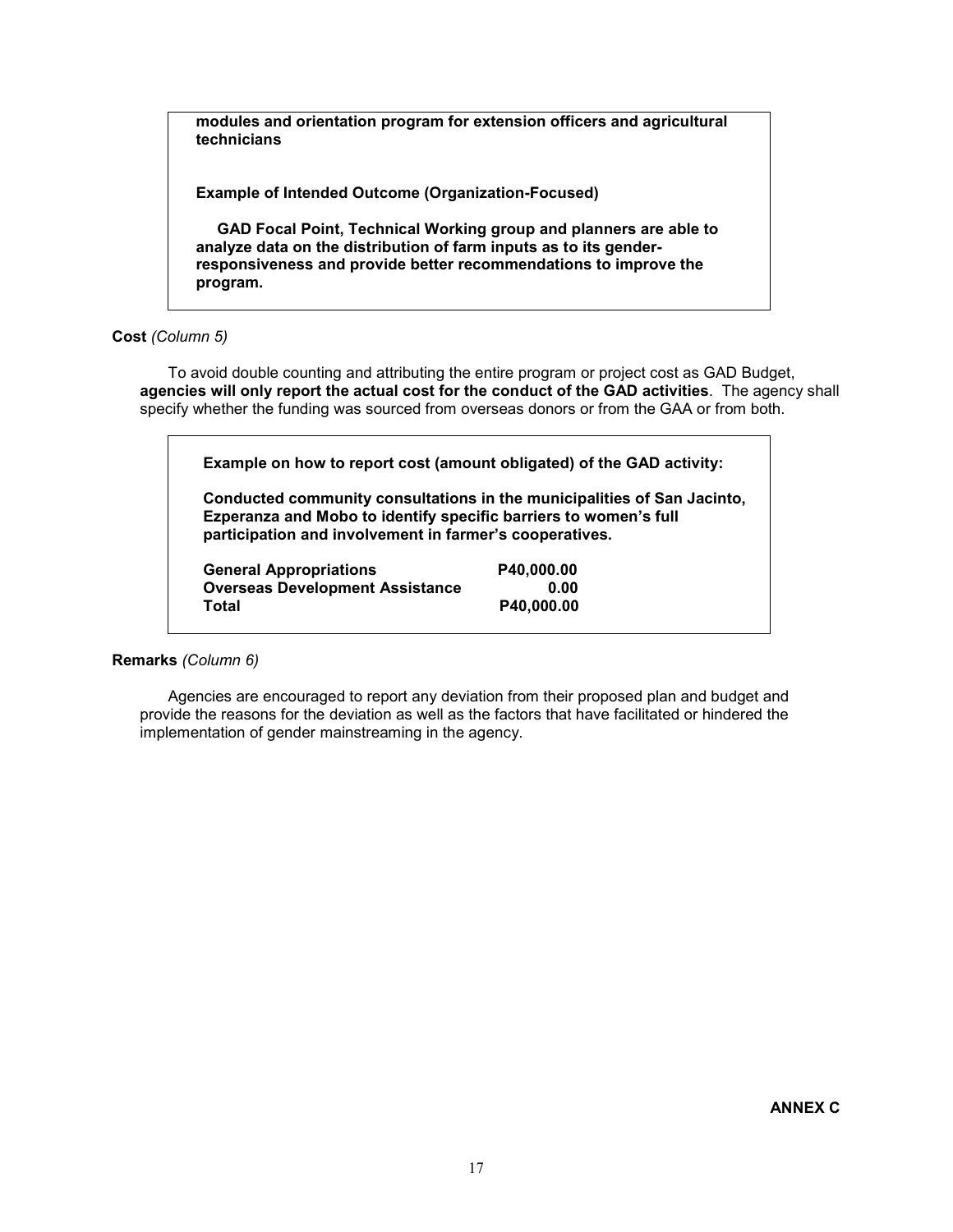

#### **BUDGET PREPARATION (Procedural Guidelines)**